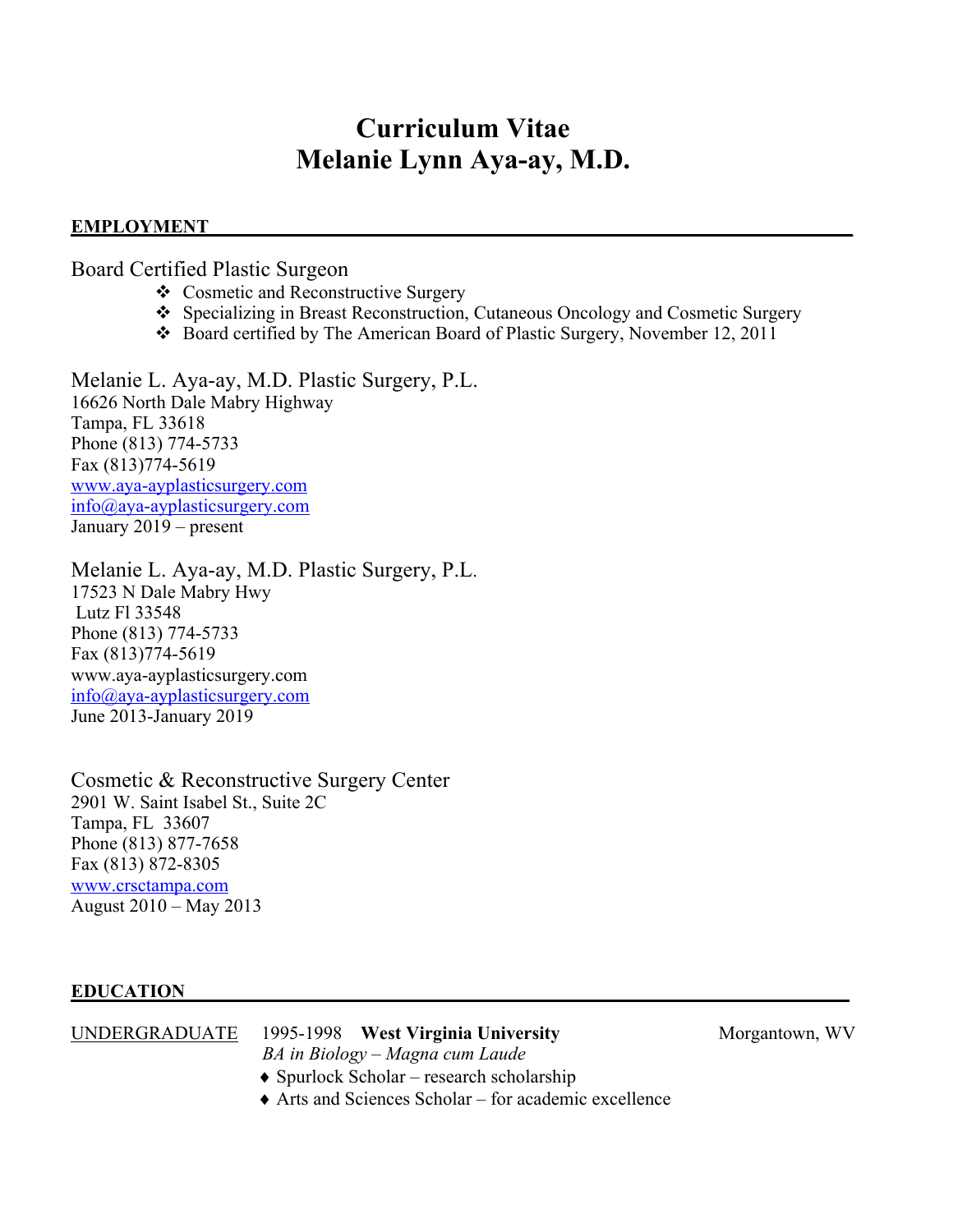|                            | ◆ Honor's List<br>◆ Beta Beta Beta - Biology Honorary<br>• Alpha Epsilon Delta – Premedical Honorary<br>• Golden Key National Honor Society<br>$\blacklozenge$ Valedictorian Scholarship - 4 year recipient                                                                                                                                                                                                                                                                                                    |                |
|----------------------------|----------------------------------------------------------------------------------------------------------------------------------------------------------------------------------------------------------------------------------------------------------------------------------------------------------------------------------------------------------------------------------------------------------------------------------------------------------------------------------------------------------------|----------------|
|                            | Summer 1996 West Virginia Institute of Technology                                                                                                                                                                                                                                                                                                                                                                                                                                                              | Montgomery, WV |
| <b>GRADUATE</b>            | 2001-2003 University of Louisville School of Medicine<br>Doctorate of Medicine<br>• Honors in Surgery, Plastic and Reconstructive Surgery elective, Internal<br>Medicine, Family Medicine, Pediatrics, Radiology, General Surgery elective<br>Special Commendation - Obstetrics and Gynecology<br>1999-2001 West Virginia University School of Medicine Morgantown, WV<br>• John L. Lewis Scholarship - academic achievement and relative affiliated<br>with United Mine Workers of America (2 year recipient) | Louisville, KY |
| <b>RESIDENCY</b>           | 2003 -2006 University of South Florida<br>$\triangle$ General Surgery Residency – Categorical position                                                                                                                                                                                                                                                                                                                                                                                                         | Tampa, FL      |
| <b>FELLOWSHIP</b>          | 2006-2007 University of South Florida<br>• Burn Surgery Fellowship                                                                                                                                                                                                                                                                                                                                                                                                                                             | Tampa, FL      |
| <b>FELLOWSHIP</b>          | 2007-2010 University of South Florida<br>• Plastic Surgery Fellowship                                                                                                                                                                                                                                                                                                                                                                                                                                          | Tampa, FL      |
| <b>BOARD CERTIFICATION</b> | <b>American Board of Plastic Surgery</b>                                                                                                                                                                                                                                                                                                                                                                                                                                                                       |                |

#### **RESEARCH EXPERIENCE\_\_\_\_\_\_\_\_\_\_\_\_\_\_\_\_\_\_\_\_\_\_\_\_\_\_\_\_\_\_\_\_\_\_\_\_\_\_\_\_\_\_\_\_\_\_\_\_\_\_\_\_\_\_\_\_\_\_**

#### 2005-2010 **University of South Florida** Tampa, FL *Division of Plastic and Reconstructive Surgery*

Advisor David J. Smith, Jr, M.D. Design and establishment of a Burn Portal Review of Standards of Care in Wound Care and Physical/Occupational Therapy in Stevens Johnson Syndrome and Toxic Epidermal Necrolysis patients Evaluation of Hydrosurgical Technique for the Debridement of Wounds

 Advisor Paul Smith, M.D. Outcomes of Implant Salvage in Breast Reconstruction patients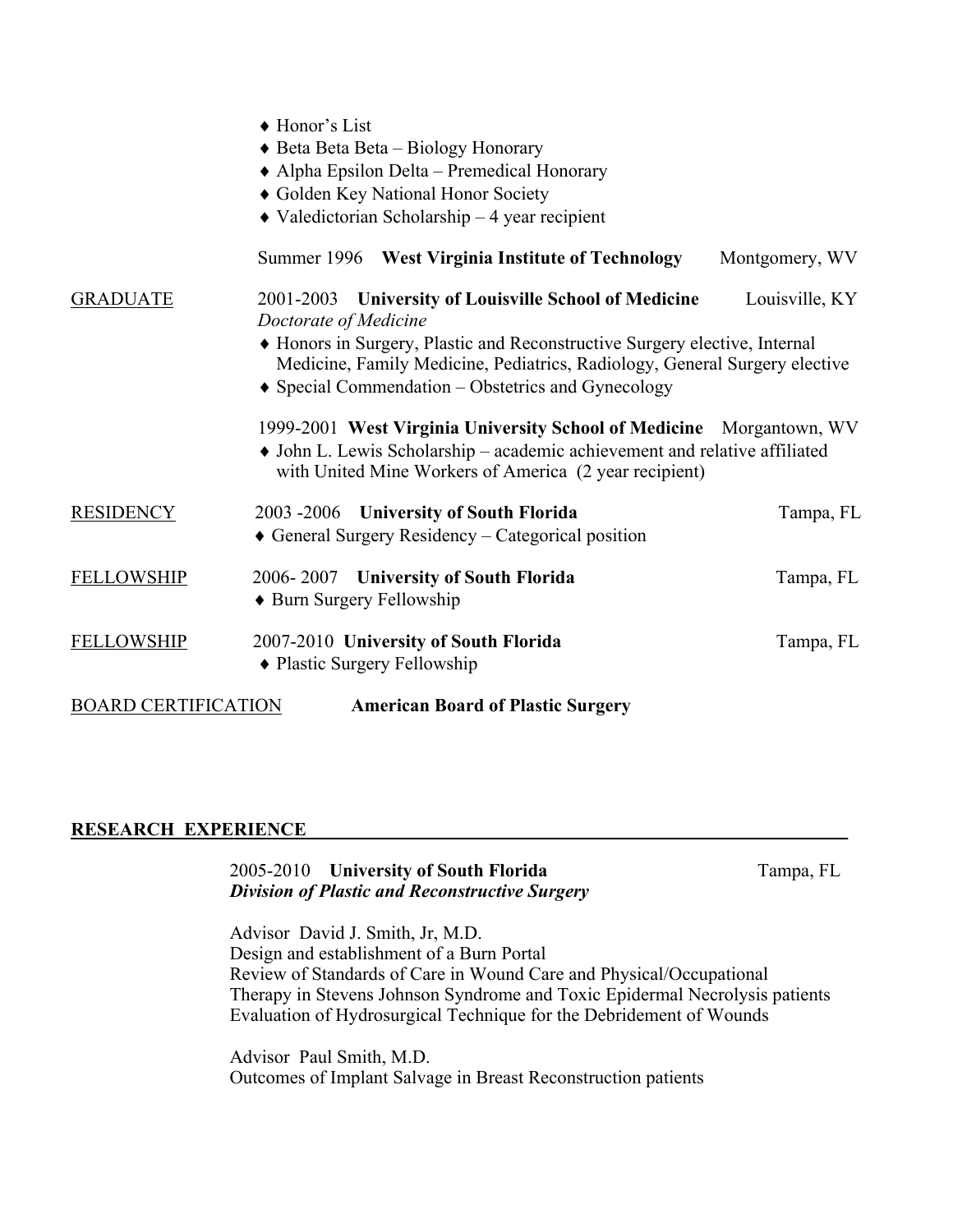Advisor C. Wayne Cruse, M.D. Evaluation of Sentinel Node Mapping in Merkel Cell Carcinoma Review of Lightning Strike Injuries at Tampa General Hospital

 Advisor Richard Klein,M.D. Evaluation of the Temporoparietal Fascial Flap for Total Eyelid Reconstruction

2002 **University of Louisville** Louisville, KY *Department of Surgery* Research Assistant – Advisor James K. Lukan, M.D. Evaluation of the Role of Endovascular stenting in trauma

1999 **Mary Babb Randolph Cancer Center Morgantown, WV** *Blood and Bone Marrow Transplant Program* Clinical Research Assistant – Advisor Solveig Ericson, M.D., Ph.D. Review of metastatic breast cancer and treatment modalities

Summer 1998 **Mary Babb Randolph Cancer Center** Morgantown, WV *Spurlock Research Scholarship* Clinical Research Assistant – Advisor Joseph Lynch, M.D. The benefits and risks of EGD in patients undergoing high-dose chemotherapy with or without hematopoietic stem cell support. *Poster Presentation*

#### **PRESENTATIONS\_\_\_\_\_\_\_\_\_\_\_\_\_\_\_\_\_\_\_\_\_\_\_\_\_\_\_\_\_\_\_\_\_\_\_\_\_\_\_\_\_\_\_\_\_\_\_\_\_\_\_**

Aya-ay M, Prince M, Suber J, Motes G, Trifiro S, Smith P. **Outcomes of Implant Salvage in Breast Reconstruction Patients with Periprosthetic Infection or Extrusion.** Accepted for oral presentation, Plastic Surgery Senior Residents Conference, January 2010, and for oral presentation, Florida Society of Plastic Surgeons Annual Meeting, December 2010.

Aya-ay M, Rainey S, Coombs M, Cruse C.W. **Nasal Reconstruction Following Electrical Injury: A Case Report.** Accepted for oral presentation, Southern Region Burn Conference, November 2008, and for poster presentation at the University of South Florida Research Day, February 2008.

Aya-ay M, Cruse C.W., Smith D, Coombs M, Rainey S, Powers P, Cobb S. **A Review of Lightning Injuries in a Regional Burn Center.** Accepted for poster presentation, John A. Boswick Burn and Wound Care Symposium, February 2007, for poster presentation, University of South Florida Research Day, February 2007, and for oral presentation, Southern Region Burn Conference, November 2007.

Christie J, Smith D, Rainey S, Aya-ay M, Coombs M, Cobb S, Kinal A. **Retrospective Longitudinal Chart/Database Review of Burn Injuries Associated with Smoking While on Home Oxygen Therapy.**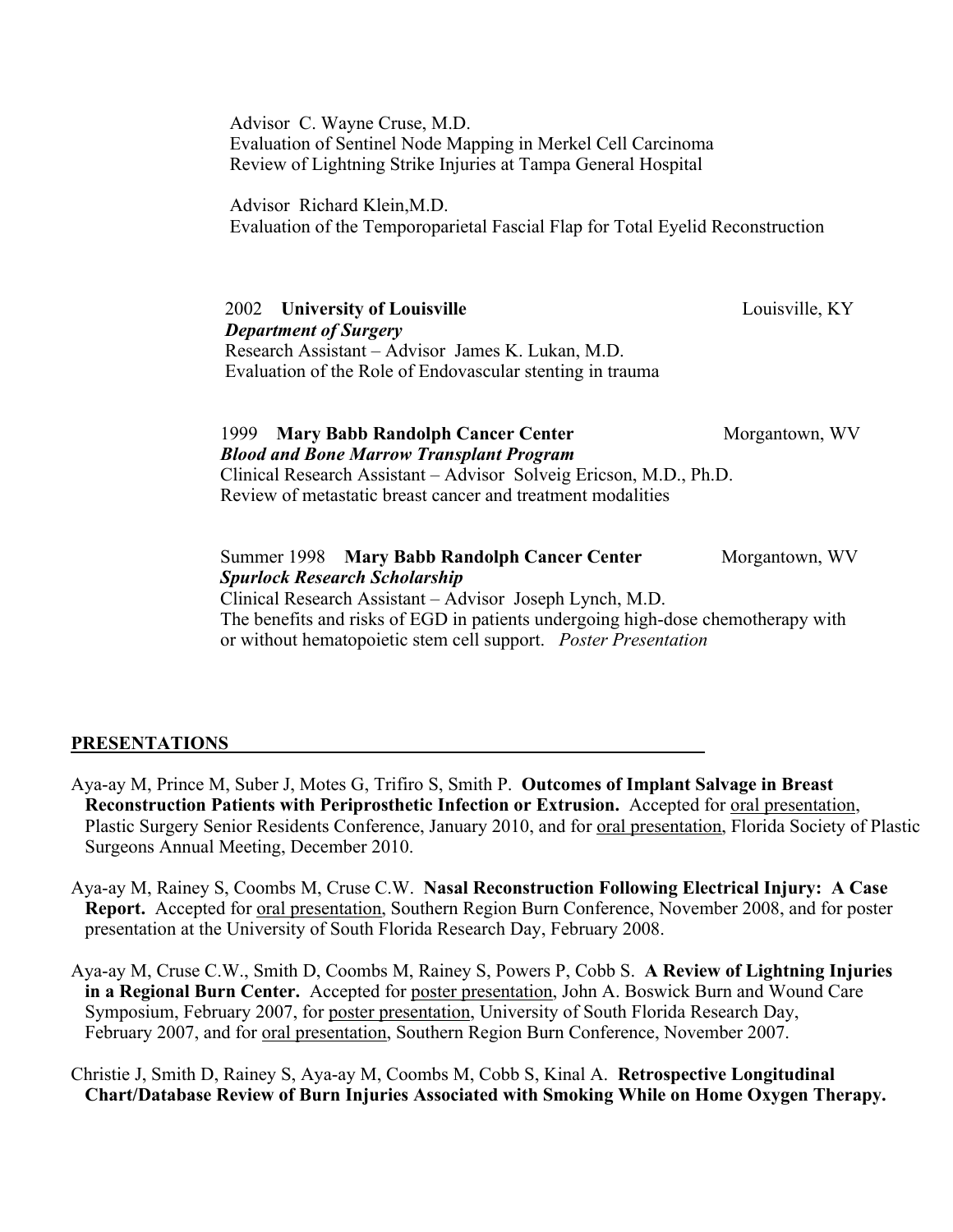Accepted for poster presentation, Southern Region Burn Conference, November 2007.

- Hernandez D, Rainey S, Aya-ay M, Smith D, Cruse C.W., Coombs M, Cobb S. **The Management of Physical and Occupational Therapy in Patients with Exfoliative Skin Disorders.** Accepted for poster presentation, American Burn Association 39<sup>th</sup> Annual Meeting, March 2007. 2<sup>nd</sup> place award.
- Meredith KL, Zager JS, Messina JL, Puleo CA, Alvarado M, Aya-ay M, Cruse W, Sondak VK. **Management Options for Sentinel Node Positive Merkel Cell Carcinoma.** Accepted for oral presentation, Society of Surgical Oncology 60<sup>th</sup> Annual Cancer Symposium. March 2007.
- Aya-ay M, Smith D, Cruse C.W., Coombs M, Rainey S. **Evaluation of Hydrosurgical Technique for the Debridement of Contaminated Wounds.** Accepted for oral presentation, John A. Boswick Burn and Wound Care Symposium, February 2007.
- Alvarado M.D., Aya-ay M, Jensen E, Messina J, Cruse W, Sondak V. **Tumor Thickness as a Predictor of Sentinel Lymph Node Positivity in Merkel Cell Carcinoma.** Accepted for oral presentation, Society of Surgical Oncology 59<sup>th</sup> Annual Cancer Symposium. March 2006.

## **CURRICULUM PRESENTATIONS**

Craniosynostosis, Core Curriculum and Clinical Correlation. Jan/Feb 2009. University of South Florida. Faculty Advisor Dr. Ernesto Ruas.

"Burn Center" ICU scenario contributor. Interactive video game that trains physicians, physician extenders, nurses, and EMTs how to treat burn and blast related injuries. Developed by Dr. David W. Mozingo. 2008.

Scalp Reconstruction Using Free Tissue Transfer. June 2008. University of South Florida.

Hand Infections. Core Curriculum and Clinical Correlation. Oct 2007. University of South Florida. Faculty Advisor Dr. Wyatt Payne.

Breast Augmentation. July 2007. Lecture presentation contributor. Cosmetic surgery training course developed for resident physicians, nurses, and physician extenders.

Mastopexy. July 2007. Lecture presentation contributor. Cosmetic surgery training course developed for resident physicians, nurses, and physician extenders.

The Burned Hand. Core Curriculum and Clinical Correlation. Oct 2006. University of South Florida. Faculty Advisor Dr. David J. Smith, Jr.

## **JOURNAL PUBLICATIONS**

Doren, EL, Aya-ay, ML, Pyoderma gangrenosum following breast reduction: treatment with topical tacrolimus and steroids. Aesthet Surg J. 2014 Mar: 34(3):394-9. Epub 2014 Jan 21.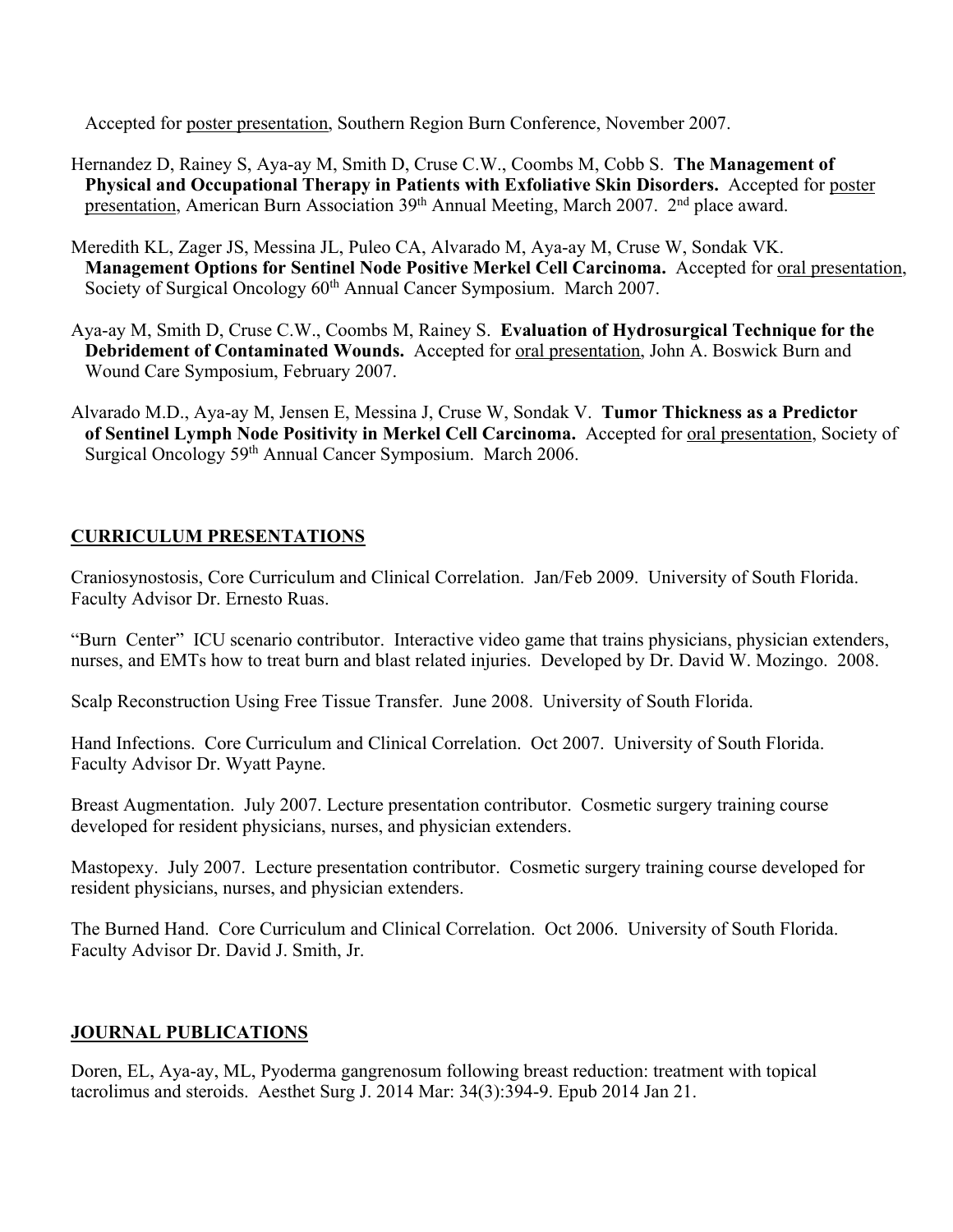- Prince, M., Suber, J., Aya-ay, M., Cone, J., Greene, J., Smith, D., Smith, P. Prosthetic Salvage in Breast Reconstruction Patients with Periprosthetic Infection and Exposure. *Plastic & Reconstructive Surgery*. 129(1):42-48, January 2012.
- Hernandex, D., Rainey, S., Cruse, C.W., Smith, D., Aya-ay, M., Coombs, M., Cobb, S. The Management Of Physical and Occupational Therapy in Patients with Exfoliative Skin Disorders. *Advance for Occupational Therapist*. May 14, 2008.
- Kurian S, Qazilbash M, Fay S, Wolff S, Herzig R, Hobbs G, Aya-ay M, Bunner P, Weisenborn R, Ericson S. Complete response after high-dose chemotherapy and autologous hematopoietic stem cell transplantation in metastatic breast cancer results in survival benefits. Proc American Soc Clinical Oncology 22: page 38, 2003.

## **CHAPTER PUBLICATIONS**

Special Considerations in the Management of Head and Neck Merkel Cell Carcinoma. Melanie L. Aya-ay, M.D., Tapan Padhya, M.D., and C. Wayne Cruse, M.D. Merkel Cell Carcinoma: A Multidisciplinary Approach. (in review) Imperial College Press, London, United Kingdrom. Editors: Vernon K. Sondak, M.D., Jane L. Messina, M.D., Jonathan S. Zager, M.D., and Ronald C. Deconti, M.D.

#### **VOLUNTEER EXPERIENCE\_\_\_\_\_\_\_\_\_\_\_\_\_\_\_\_\_\_\_\_\_\_\_\_\_\_\_\_\_\_\_\_\_\_\_\_\_\_\_\_\_\_\_\_\_\_\_\_\_\_\_\_\_\_\_\_\_\_**

| 2010- current Judeo Christian Health Clinic<br>• Providing medical care to the medically indigent residents of the<br>Tampa Bay Area                                                     | Tampa, Florida     |
|------------------------------------------------------------------------------------------------------------------------------------------------------------------------------------------|--------------------|
| 2008 Camp Hopetake<br>Annual camp for children with burn injuries                                                                                                                        | Tampa, Florida     |
| 2003 & 2010 Baclayon Mission Clinic<br>• Providing medical evaluation, treatment, and supplies for those<br>without access to medical care                                               | Bohol, Philippines |
| 2000-2001 Morgantown Area High Schools<br>Coordinator of Health Education and Awareness Classes<br>Educating the community's adolescent population about STD and<br>pregnancy prevention | Morgantown, WV     |
| 2001 Morgantown Area Elementary Schools<br>• TAR WARS $-$ Smoking prevention program                                                                                                     | Morgantown, WV     |
| 1997-1998 Betty Puskar Breast Care Center                                                                                                                                                | Morgantown, WV     |